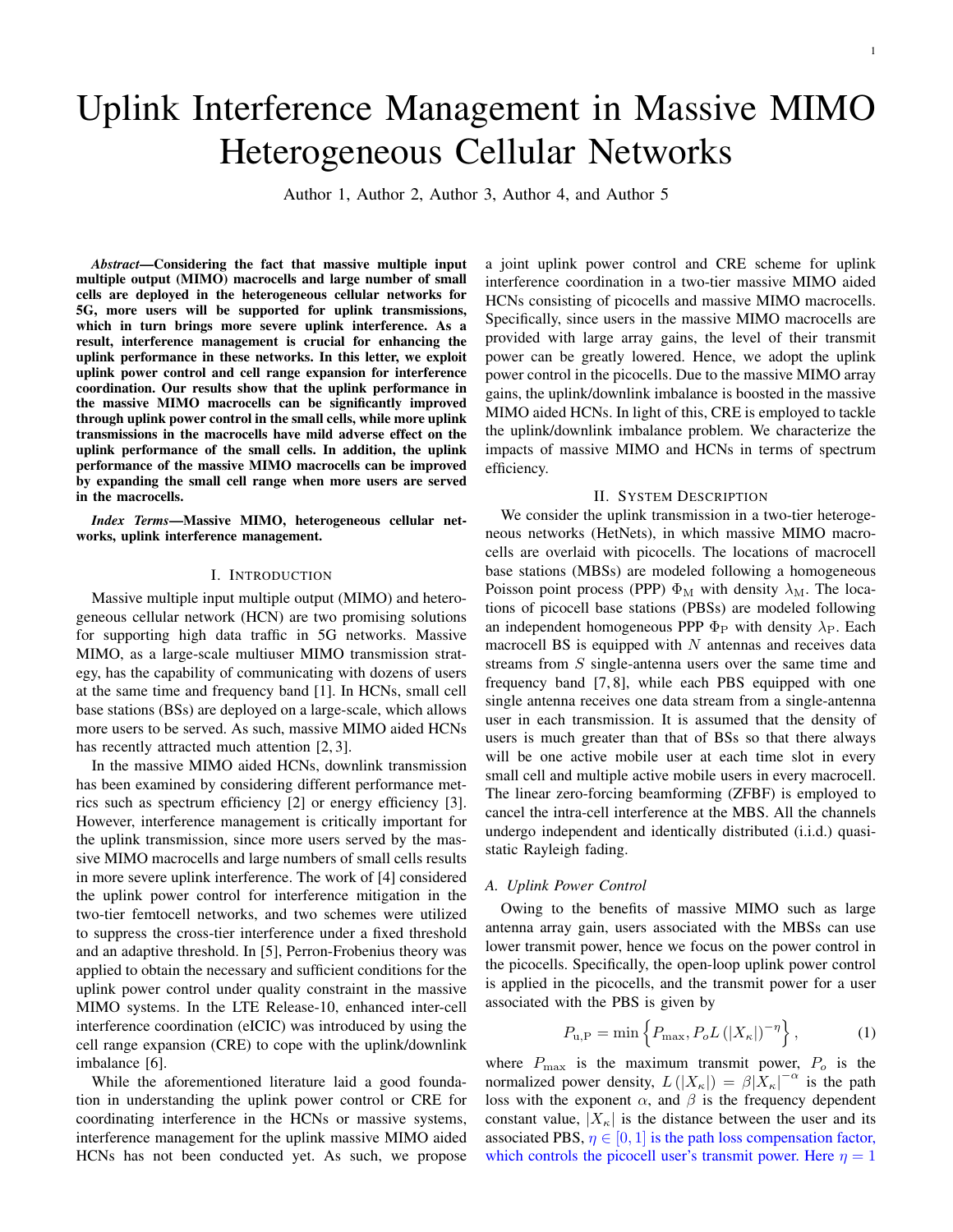represents that the path loss between a user and its serving PBS is fully compensated, and  $\eta = 0$  represents that there is no path loss compensation.

## *B. User Association*

We consider the downlink-centric user association as utilized in the current 4G systems  $[9]$ <sup>1</sup>. In the downlink, each MBS transmits *S* user-streams with equal power assignment. As such, the long-term average receive power at a macrocell user (MUE) which is connected with the MBS  $\ell$  ( $\ell \in \Phi_M$ ) is

$$
P_{r,\ell} = G_a \frac{P_M}{S} L\left(|X_{\ell}|\right),\tag{2}
$$

where  $G_a$  is the array gain,  $P_M$  is the MBS's transmit power,  $L(|X_\ell|) = \beta |X_\ell|^{-\alpha_M}$  is the path loss function,  $|X_\ell|$  is the distance, and  $\alpha_M$  is the path loss exponent. The array gain *G*<sup> $a$ </sup> obtained by the ZFBF transmission is *N* − *S* + 1 [2, 8]. In the picocell, considering the effect of picocell range expansion, the long-term average receive power at a picocell user (PUE) which is connected with the PBS  $\kappa$  ( $\kappa \in \Phi_P$ ) is expressed as

$$
P_{r,\kappa} = P_{\mathcal{P}} L\left(|X_{\kappa}|\right)B,\tag{3}
$$

where  $P_P$  is the PBS's transmit power and  $L(|X_{\kappa}|)$  =  $\beta(|X_{\kappa}|)^{-\alpha_{\rm P}}$  is the path loss function, and *B* is the biasing factor, which is useful for offloading the data traffic to small cells in conventional HetNets [10].

# *C. Uplink Channel Model*

We assume that a typical serving base station is located at the origin *o*. The receive signal-to-interference-plus-noise ratio (SINR) of a typical serving MBS at a random distance  $|X_{o,M}|$ from its intended MUE is given by

$$
SINR_M = \frac{P_{u,M}h_{o,M}L(|X_{o,M}|)}{I_M + I_P + \delta^2},
$$
\n(4)

where  $I_M = \sum_{i \in \Phi_{u,M} \setminus B(o)} P_{u,M} h_{i,M} L(|X_{i,M}|)$  is the uplink intra-tier interference,  $I_P = \sum_{j \in \Phi_{u,P}} P_{u,P} h_{j,M} L(|X_{j,M}|)$  is the uplink inter-tier interference,  $\ddot{P}_{u,M}$  and  $P_{u,P}$  are the transmit power of the MUEs and PUEs, respectively,  $h_{o,M} \sim$  $\Gamma(N - S + 1, 1)$  [8] is the small-scale fading channel power gain between the typical serving MBS and its intended user,  $h_{i,M} \sim \exp(1)$  and  $|X_{i,M}|$  are the small-scale fading interfering channel power gain and distance between the typical serving MBS and interfering MUE  $i \in \Phi_{u,M} \backslash B$  (*o*) ( $\Phi_{u,M} \backslash B$  (*o*) is the point process corresponding to the interfering MUEs except the intra-cell users), respectively,  $h_{j,M} \sim \exp(1)$  and  $|X_{i,M}|$  are the small-scale fading interfering channel power gain and distance between the typical serving MBS and interfering PUE  $j \in \Phi_{\text{u,P}}$  ( $\Phi_{\text{u,P}}$  is the point process corresponding to the interfering PUEs), respectively, and  $\delta^2$  is the noise power.

The SINR of a typical serving PBS at a random distance  $|X_{o,\text{P}}|$  from its intended user is given by

$$
SINR_P = \frac{P_{u,P}g_{o,P}L(|X_{o,P}|)}{J_M + J_P + \delta^2},
$$
\n(5)

<sup>1</sup>Although user association for the downlink and uplink can be decoupled in the conventional cellular networks, the main drawback for the decoupling is that channel reciprocity in massive MIMO systems will be lost [9].

where  $J_M = \sum_{i \in \Phi_{\text{in}} M} P_{\text{u},M} g_{i,P} L(|X_{i,P}|), J_P =$  $\sum_{j \in \Phi_{u,P} \setminus B(o)} \frac{-1}{P_{u,P} g_{j,P} L(|X_{j,P}|)}, \quad g_{o,P} \sim \exp(1)$  is the small-scale fading channel power gain between the typical serving PBS and its intended user,  $g_{i,P} \sim \exp(1)$  and  $|X_{i,P}|$ are the small-scale fading interfering channel power gain and distance between the typical serving PBS and interfering user  $i \in \Phi$ <sub>u,M</sub>, respectively,  $g_{i,P}$  ∼ exp(1) and  $|X_{i,P}|$  are the small-scale fading interfering channel power gain and distance between the typical serving MBS and interfering user  $j \in \Phi_{u,P} \backslash B(o)$ , respectively.

# III. AREA UPLINK SPECTRUM EFFICIENCY

In this section, we evaluate the area uplink spectrum efficiency for massive MIMO macrocell tier and picocell tier. The area uplink spectrum efficiency allows us to examine the impacts of different densities of picocells and massive MIMO macrocells on the uplink spectrum efficiency of different tiers.

Based on [10], we first obtain the probability density functions of the distance  $|X_{o,M}|$  between a typical MUE and its serving MBS  $B_{o,M}$  and the distance  $|X_{o,P}|$  between a typical PUE and its serving PBS *Bo,*<sup>P</sup> as (6) and (7) at the top of the next page, respectively. Based on the distance statistic properties, we have the following two theorems.

*Theorem* 1: The area uplink spectrum efficiency for the macrocell tier is lower bounded as

$$
\mathcal{R}_{\rm M} = S\lambda_{\rm M}\log_2\left(1 + e^{\Delta_1 + \Delta_2}\right),\tag{13}
$$

where

$$
\Delta_1 = \ln (P_{u,M}\beta) + \psi (N - S + 1)
$$

$$
- \alpha_M \int_0^\infty \ln (x) f_{|X_{o,M}|} (x) dx, \qquad (14)
$$

and

$$
\Delta_2 = -\ln\left(\int_0^\infty \Xi_1(x) f_{|X_{o,\text{M}}|}(x) dx + \int_0^\infty \Xi_2(x) f_{|X_{o,\text{M}}|}(x) dx + \delta^2\right),\tag{15}
$$

where  $\psi(\cdot)$  is the digamma function [11],  $f_{|X_{o,M}|}$  is given by (6),  $\Xi_1(x)$  and  $\Xi_2(x)$  are given by (10) and (11) in the  $\text{following page, } R_{\text{M}}(x) = \left(\frac{P_{\text{P}}BS}{P_{\text{M}}(N-S+1)}\right)^{1/\alpha_{\text{P}}} x^{\alpha_{\text{M}}/\alpha_{\text{P}}}$ , and  $r_o = \left(\frac{P_{\text{max}}}{P_o}\right)$  $\int^{1/(\alpha_{\rm P}\eta)}\!\beta^{1/\alpha_{\rm P}}.$ 

*Proof:* The proof is provided in Appendix A. *Theorem 2:* The area uplink spectrum efficiency for the picocell tier is given by

$$
\mathcal{R}_{\rm P} = \frac{\lambda_{\rm P}}{\ln 2} \int_0^\infty \frac{F_{\rm cov}^{\rm P}(\gamma)}{1 + \gamma} d\gamma,\tag{16}
$$

where  $F_{\text{cov}}^{\text{P}}(\gamma) = \int_{0}^{\infty} F_{\{X_{o,\text{P}}=x\}}(\gamma) f_{|X_{o,\text{P}}|}(x) dx$  is the complementary distribution function (CCDF) of SINR<sub>P</sub>, here *f*<sub>|*X<sub>o,P</sub>*| (*x*) is given by (7) and  $F$ <sub>{*X<sub>o,P</sub>*=*x*} (*γ*) is given by</sub></sub>  $(12)$ , in which  $P_{o,P} = \min\{P_{\text{max}}, P_o(\beta x^{-\alpha_P})^{-\eta}\}, R_P(x) = 0$  $\left(\frac{P_M(N-S+1)}{P_PBS}\right)^{1/\alpha_M} x^{\alpha_P/\alpha_M}$ ,  $_2F_1[\cdot, \cdot; \cdot; \cdot]$  is the Gauss hypergeometric function [12,  $(9.142)$ ], and  $\mathbf{1}(A)$  is the indicator function that returns one if the condition *A* is satisfied. The proof of (12) can be easily provided by following the similar approach in [10].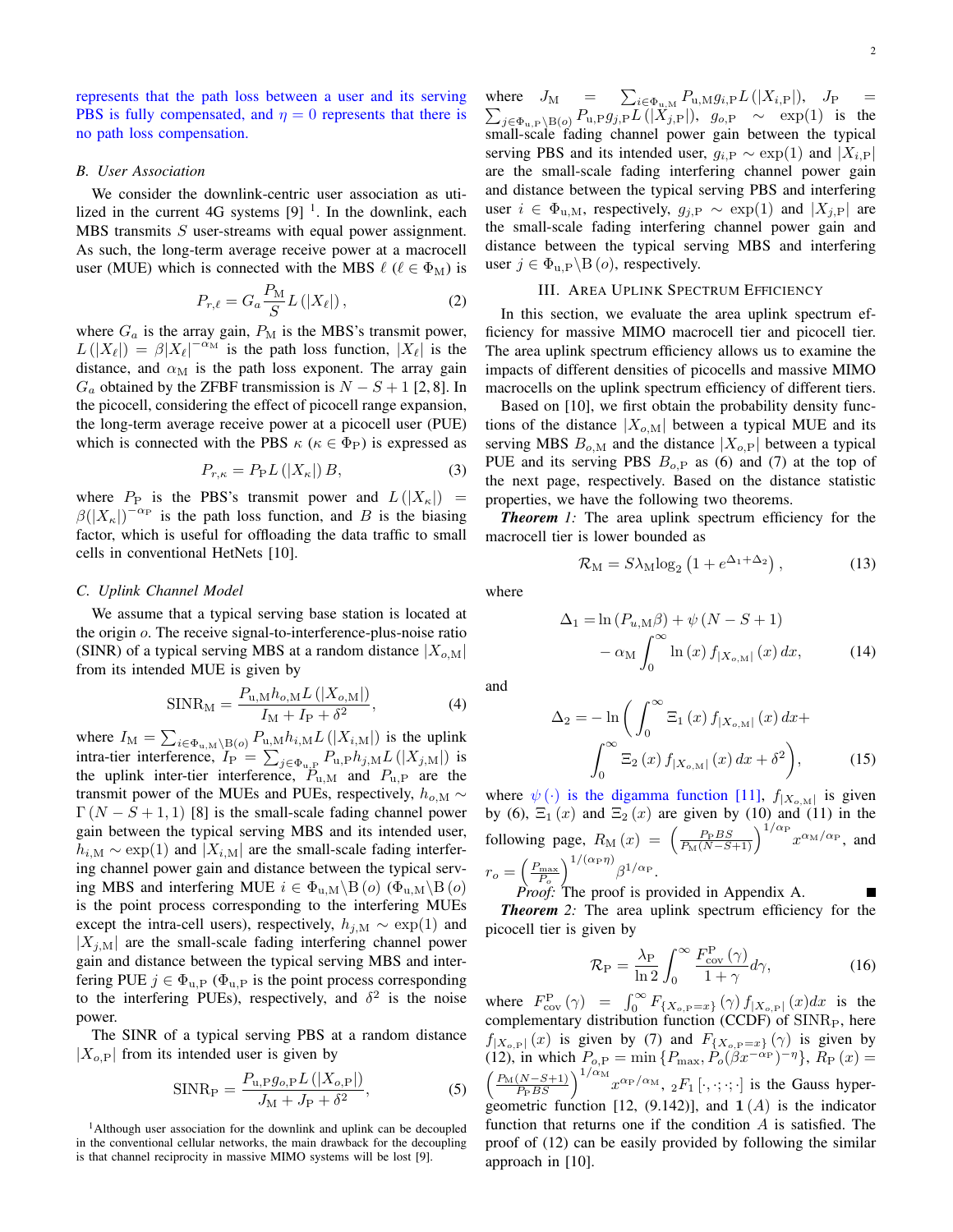$$
f_{|X_{o,\text{M}}|}(x) = \frac{2\pi\lambda_{\text{M}}}{\mathcal{A}_{\text{M}}}x\exp\left\{-\pi\lambda_{\text{M}}x^2 - \pi\lambda_{\text{P}}\left(\frac{P_{\text{P}}BSx^{\alpha_{\text{M}}}}{P_{\text{M}}(N-S+1)}\right)^{2/\alpha_{\text{P}}}\right\}
$$
(6)

$$
f_{|X_{o,\mathcal{P}}|}(x) = \frac{2\pi\lambda_{\mathcal{P}}}{\mathcal{A}_{\mathcal{P}}}x\exp\left\{-\pi\lambda_{\mathcal{P}}x^2 - \pi\lambda_{\mathcal{M}}\left(\frac{P_{\mathcal{M}}\left(N - S + 1\right)x^{\alpha_{\mathcal{P}}}}{P_{\mathcal{P}}BS}\right)^{2/\alpha_{\mathcal{M}}}\right\} \tag{7}
$$

where

$$
\mathcal{A}_{\rm M} = 2\pi\lambda_{\rm M} \int_0^\infty r \exp\bigg\{-\pi\lambda_{\rm M}r^2 - \pi\lambda_{\rm P}\left(\frac{P_{\rm P}BSr^{\alpha_{\rm M}}}{P_M(N-S+1)}\right)^{2/\alpha_{\rm P}}\bigg\} dr\tag{8}
$$

$$
\mathcal{A}_{P} = 2\pi\lambda_{P} \int_{0}^{\infty} r \exp\left\{-\pi\lambda_{P}r^{2} - \pi\lambda_{M} \left(\frac{P_{M}\left(N - S + 1\right)r^{\alpha_{P}}}{P_{P}BS}\right)^{2/\alpha_{M}}\right\} dr\tag{9}
$$

$$
\Xi_1(x) = \frac{P_{u,M} \beta 2\pi S \lambda_M}{\alpha_M - 2} x^{2-\alpha_M},\tag{10}
$$

$$
\Xi_2(x) = \frac{2\pi\lambda_P\beta}{\alpha_M - 2} (R_M(x))^{2-\alpha_M} \left( P_o \beta^{-\eta} \int_0^{r_o} t^{\alpha_P \eta} f_{|X_{o,P}|}(t) dt + P_{\text{max}} \int_{r_o}^{\infty} f_{|X_{o,P}|}(t) dt \right)
$$
(11)

$$
F_{\{X_{o,\text{P}}=x\}}\left(\gamma\right) = \exp\left\{-\frac{\delta^2 x^{\alpha_{\text{P}}}\gamma}{\beta P_{o,\text{P}}} - S\lambda_{\text{M}} 2\pi \frac{x^{\alpha_{\text{P}}}\gamma}{P_{o,\text{P}}} P_{u,\text{M}} \frac{\left(R_{\text{P}}(x)\right)^{2-\alpha_{\text{P}}}}{\alpha_{\text{P}}-2} {}_2F_1 \left[\frac{\alpha_{\text{P}}-2}{\alpha_{\text{P}}}, 1; 2-\frac{2}{\alpha_{\text{P}}} ; -\frac{x^{\alpha_{\text{P}}}\gamma}{P_{o,\text{P}}} P_{u,\text{M}} \left(R_{\text{P}}(x)\right)^{-\alpha_{\text{P}}}\right] \right\}
$$

$$
-\lambda_{\text{P}} 2\pi \frac{x^{\alpha_{\text{P}}}\gamma}{P_{o,\text{P}}} P_o \beta^{-\eta} \frac{x^{2-\alpha_{\text{P}}}}{\alpha_{\text{P}}-2} \int_0^{r_o} t^{\alpha_{\text{P}}\eta} {}_2F_1 \left[\frac{\alpha_{\text{P}}-2}{\alpha_{\text{P}}}, 1; 2-\frac{2}{\alpha_{\text{P}}} ; -\frac{x^{\alpha_{\text{P}}}\gamma}{P_{o,\text{P}}} P_o \beta^{-\eta} t^{\alpha_{\text{P}}\eta} x^{-\alpha_{\text{P}}}\right] f_{|X_{o,\text{P}}|}\left(t\right) dt
$$

$$
-\lambda_{\text{P}} 2\pi \frac{x^{\alpha_{\text{P}}}\gamma}{P_{o,\text{P}}} P_{\text{max}} \frac{x^{2-\alpha_{\text{P}}}}{\alpha_{\text{P}}-2} {}_2F_1 \left[\frac{\alpha_{\text{P}}-2}{\alpha_{\text{P}}}, 1; 2-\frac{2}{\alpha_{\text{P}}}; -\frac{x^{\alpha_{\text{P}}}\gamma}{P_{o,\text{P}}} P_{\text{max}} x^{-\alpha_{\text{P}}}\right] \int_{r_o}^{\infty} f_{|X_{o,\text{P}}|}\left(t\right) dt\right\}
$$
(12)

# IV. NUMERICAL RESULTS

In this section, numerical results are presented to evaluate the area uplink spectrum efficiency of MUE and PUE in the massive MIMO aided HCN. The density of MBSs is  $\lambda_M = (500^2 \times \pi)^{-1}$  m<sup>-2</sup> in a circular region with radius  $1 \times 10^4$ m. Each MBS is equipped with  $N = 200$  antennas. Such a network is assumed to operate at a carrier frequency of 1 GHz, the path loss exponents are  $\alpha_M = 3.5$  and  $\alpha_P = 4$ , the MBS transmit power is  $P_M = 43$  dBm, the PBS transmit power is  $P_{\rm R}$  = 30 dBm, the MUE transmit power is set as 15 dBm, and the maximum PUE transmit power is  $P_{\text{max}} = 23$  dBm. The power density is  $P_o = -80$  dBm [13]. In the figures, Monte Carlo (MC) simulated values of the uplink spectrum efficiency marked by 'o' are numerically obtained to validate the analysis.

Fig. 1 shows the area uplink spectrum efficiency versus density ratio between PBS and MBS. The number of users served in each macrocell is  $S = 20$  and the biasing factor is  $B = 3$ dB. We see that uplink power control applied in the picocells can significantly affect the area uplink spectrum efficiency of the macrocell tier and picocell tier. Specifically, when the pathloss compensation factor is lower, uplink performance in the macrocells is enhanced, due to the fact that macrocells experience less interference from the uplink transmissions in the picocells. Although users in the picocells can use the maximum transmit power  $P_{\text{max}} = 23$  dBm when they are not close to their serving PBSs, the area uplink spectrum efficiency



Fig. 1. The effect of power control.

of the picocell tier is declined. The reason is that the transmit power of the users who are very close to their serving PBSs is controlled, and their achievable uplink spectrum efficiency decreases significantly. Deploying more PBSs improves the area uplink spectrum efficiency of picocell tier, however, the uplink performance of the macrocell tier decreases due to more uplink interference from the picocell tier.

Fig. 2 shows the the area uplink spectrum efficiency versus